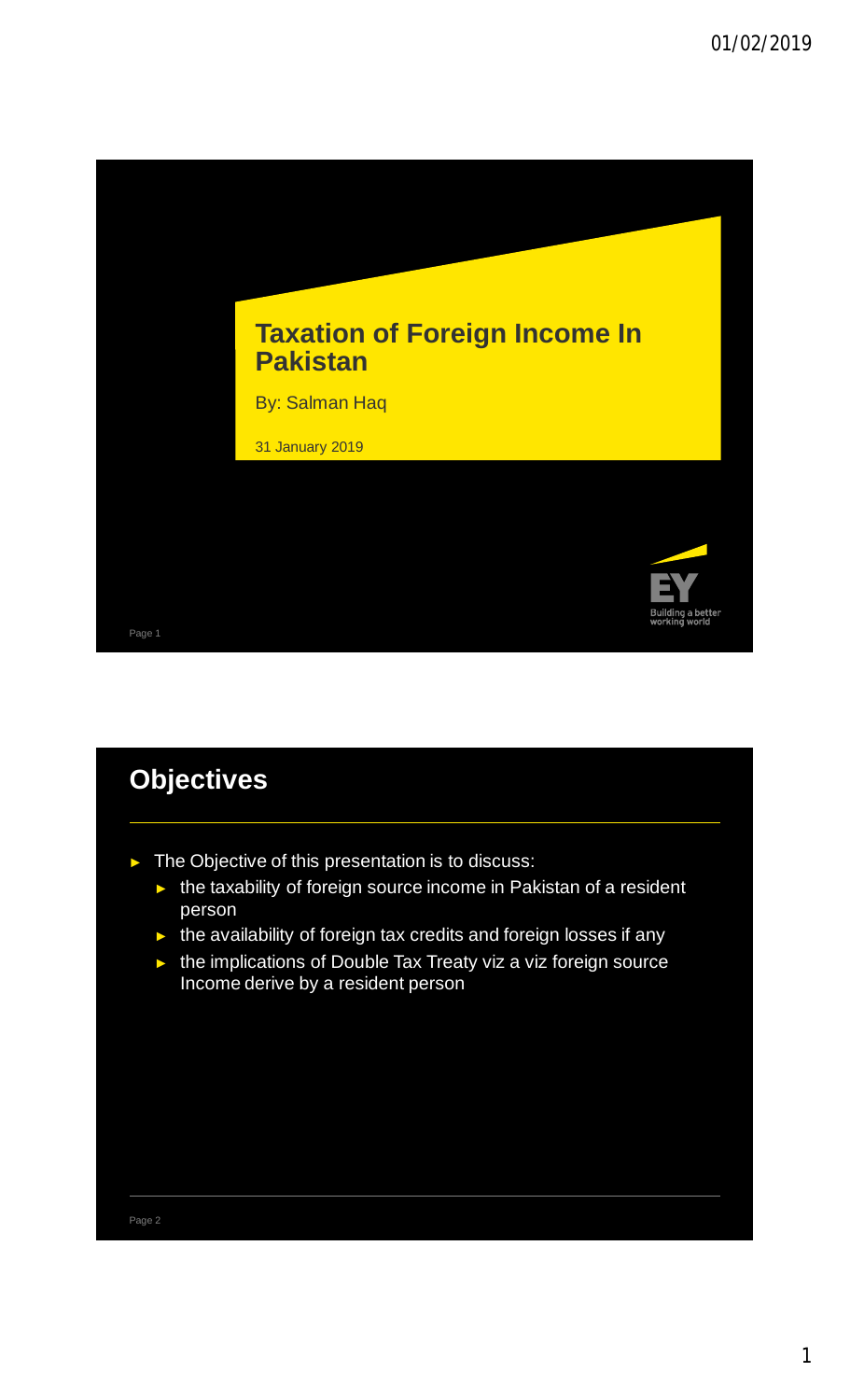#### **Table of Contents**

| <b>Topic</b>                                                                                                                                                                                                                                                                                                                                                                                                | <b>Slides</b> |
|-------------------------------------------------------------------------------------------------------------------------------------------------------------------------------------------------------------------------------------------------------------------------------------------------------------------------------------------------------------------------------------------------------------|---------------|
| <b>Concept of Taxability of Foreign Source</b><br>Income Extent of Income Liable to Tax<br>$\bullet$<br><b>How to Determine Residents</b><br>$\bullet$<br>Pakistan Source verses Foreign Source Income<br>$\bullet$<br>Absolute Income<br>$\bullet$<br><b>Fictional Income</b><br>$\bullet$<br>Gain on Disposal of Assets Outside Pakistan<br>$\bullet$<br><b>Exempt Foreign Source Income</b><br>$\bullet$ | $5 - 17$      |
| <b>Exempt Foreign Source Income</b><br><b>Foreign Losses</b><br>$\bullet$<br><b>Foreign Tax Credits</b><br>$\bullet$                                                                                                                                                                                                                                                                                        | 19-21         |
| <b>Double Tax Treaty</b><br>Provisions vis-a-vis Treaty Provisions to Prevail<br>$\bullet$<br><b>Treaty Withholding Tax Rates</b><br>$\bullet$                                                                                                                                                                                                                                                              | 23-31         |

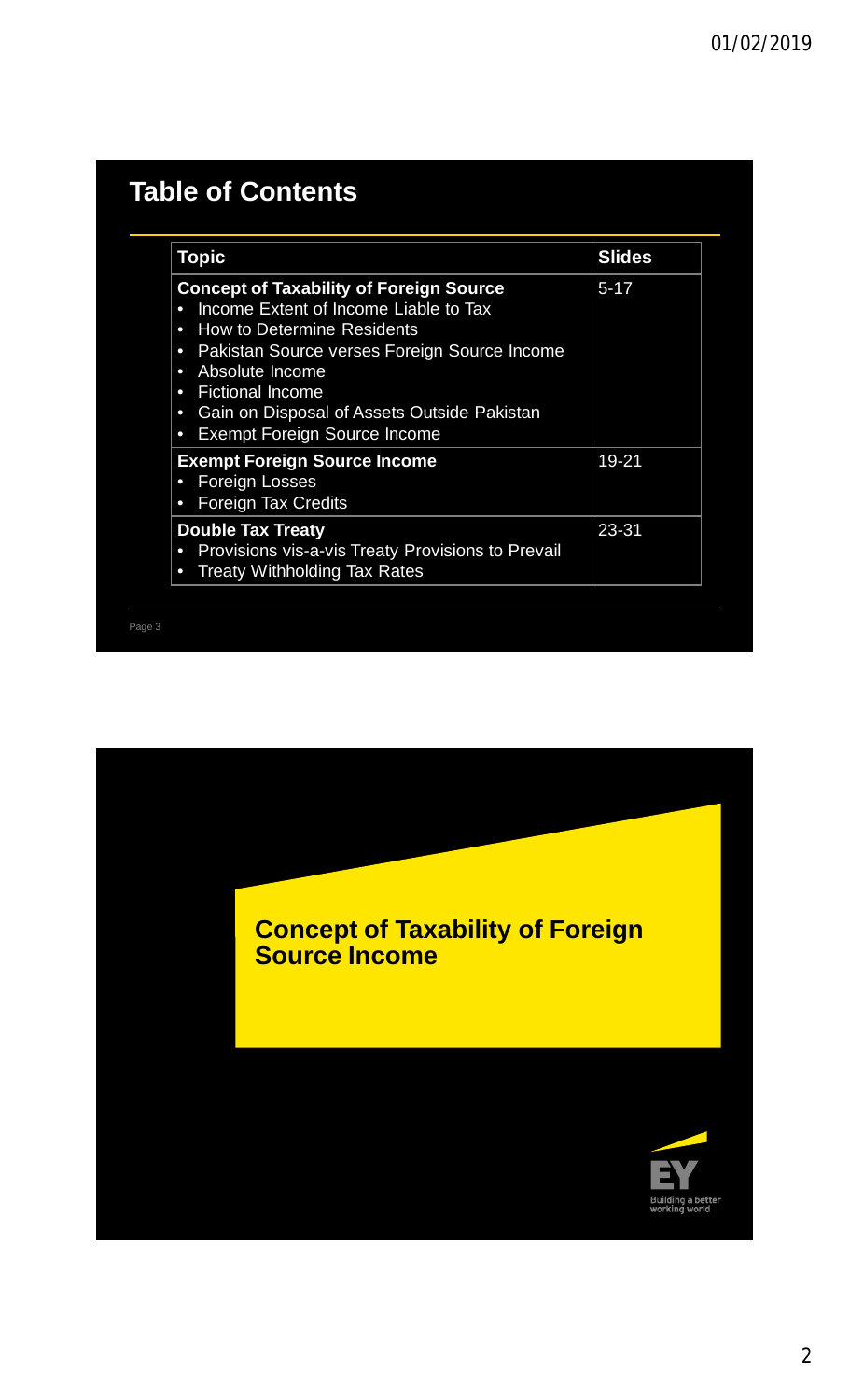#### **Extent of Income Liable to Tax**

- ► The extent of a person's income which is liable to tax is dependent on its residential status in Pakistan.
- ► A resident persons is liable to tax in Pakistan both in respect of Pakistan source as well as foreign source income.
- Non-resident person is liable to tax in Pakistan only in respect of Pakistan source income.
- ► A resident person for a tax year is:
	- ► A resident Individual
	- ► A resident Company
	- ► A resident Association of Persons
	- ► The Federal Government

Page 5



- ► A company shall be a resident company, if:
	- ► It is incorporated in Pakistan
	- ► It is a Provincial Government or a Local Government
	- ► if the control and management of the affairs of the company is situated wholly in Pakistan at any time in the year, even if it is not incorporated in Pakistan.
- ► An association of person shall be resident in Pakistan if the control and management of the affairs of the association is situated wholly or partly in Pakistan at any time in the year.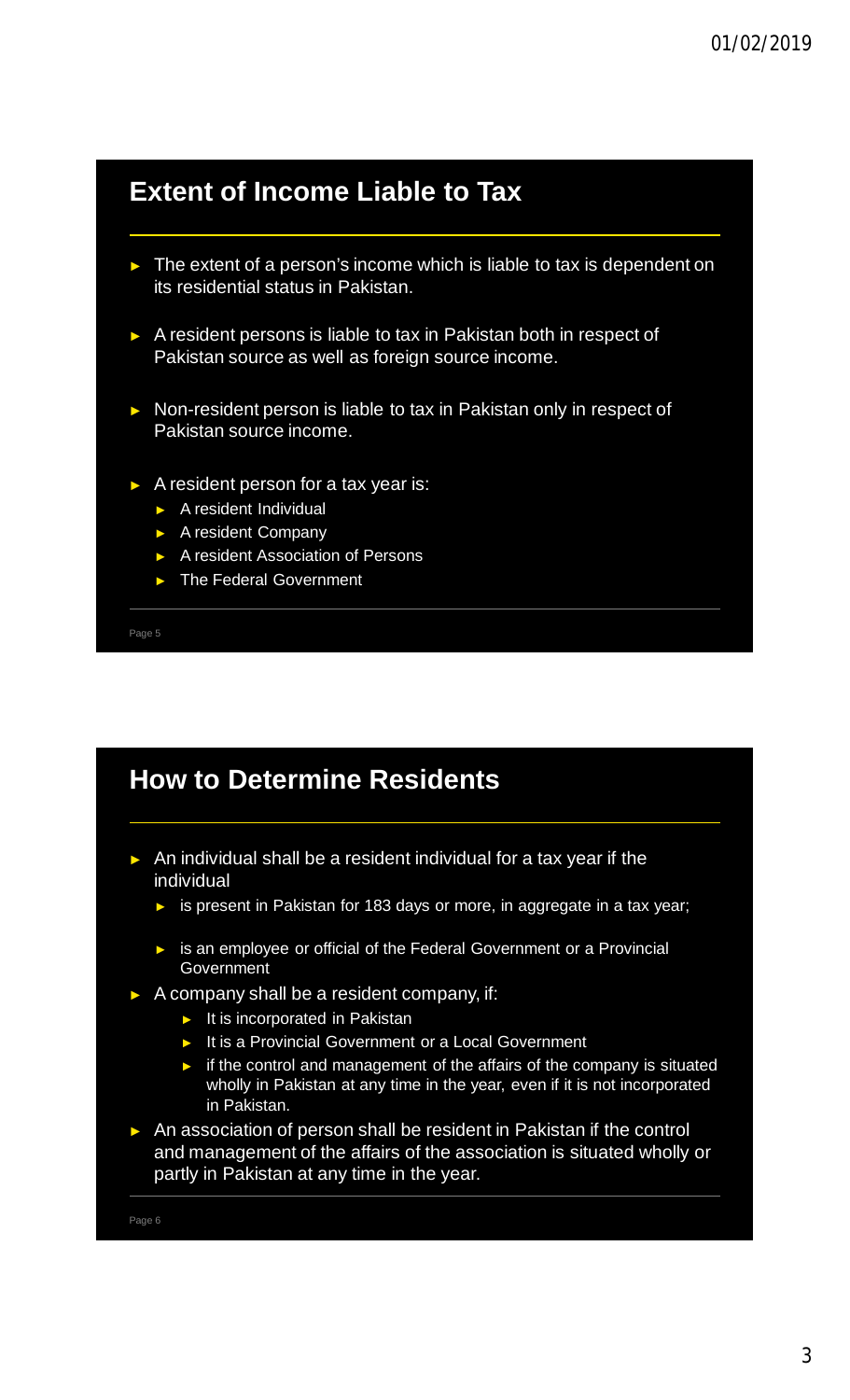#### **Pakistan Source verses Foreign Source Income**

- ► Section 101 and 101A identify Geographical Source of income vis Pakistan Source and Foreign Source:
- ► Broadly Speaking, Income, pursuing to the two sections is classified as Pakistan Source either as:
	- ► Absolute-having actual source in Pakistan; or
	- ► Fictional-based on the status of the payer in Pakistan
- ► Any income that is not classified as Pakistan source would be treated as foreign source income for the purposes of taxation**.**

Page 7

#### **Absolute Income**

| <b>Section</b> | <b>Character of Income</b>                        | <b>Comment</b>                                                                                                                           |
|----------------|---------------------------------------------------|------------------------------------------------------------------------------------------------------------------------------------------|
| 101(1)         | <b>Salary</b>                                     | From employment exercised<br>in Pakistan; or paid to a<br><b>Government employee</b><br>wherever such employment is<br>exercised         |
| 101(2)         | <b>Business Income of a resident</b><br>person    | When income is derived from<br>business carried on in<br><b>Pakistan</b>                                                                 |
| 101(3)         | <b>Business Income of a</b><br>nonresident person | When income is directly or<br>indirectly attributable to a<br>permanent establishment or<br>any other business<br>connection in Pakistan |
| 101(5)         | Gains on disposal of capital<br>assets            | <b>Disposal of Business Assets</b><br>in Pakistan                                                                                        |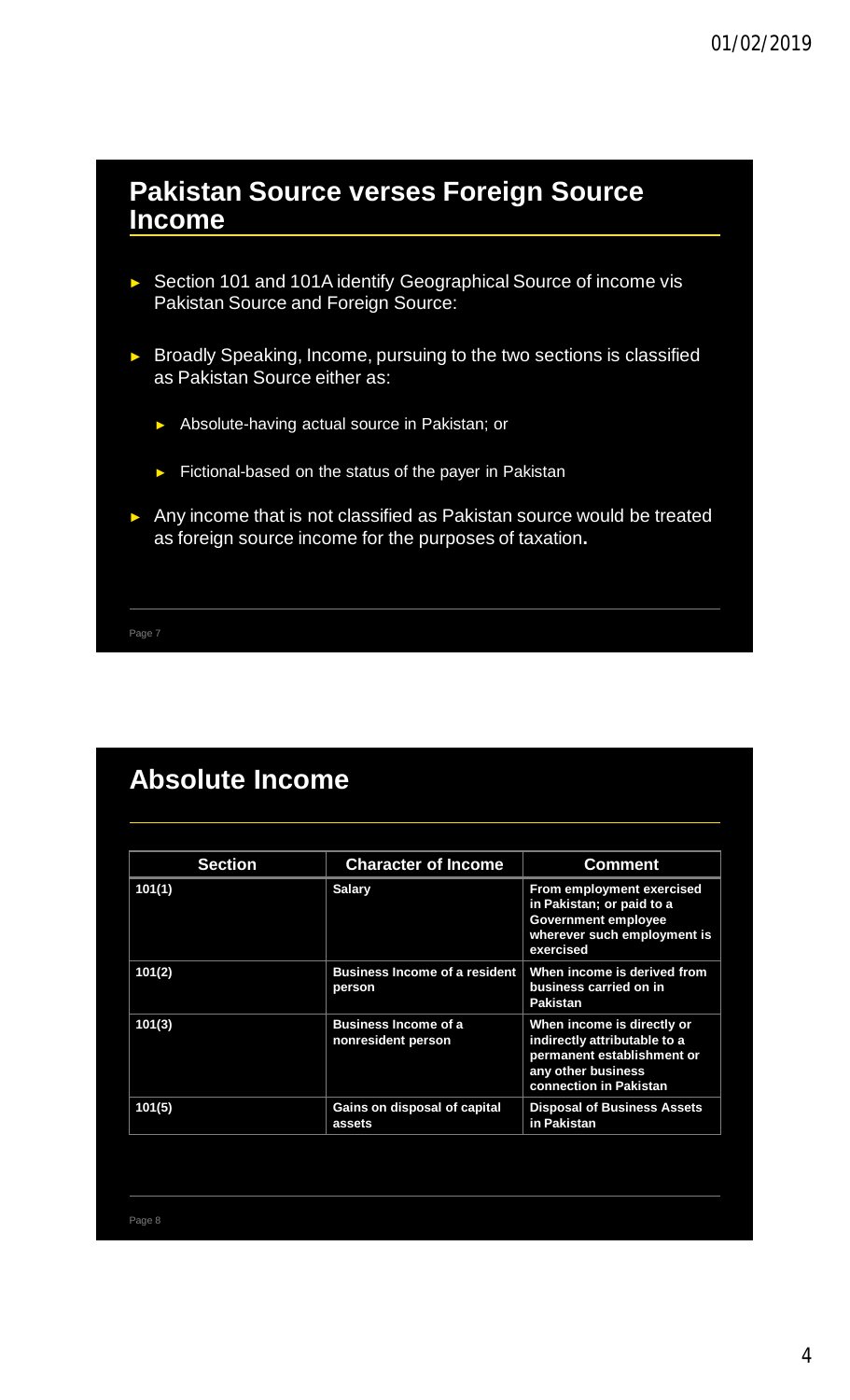## **Absolute Income (Cont'd)**

| <b>Section</b> | <b>Character of Income</b>                      | <b>Comment</b>                                                                                                                                                                                                               |
|----------------|-------------------------------------------------|------------------------------------------------------------------------------------------------------------------------------------------------------------------------------------------------------------------------------|
| 101(6)         | <b>Dividend Income</b>                          | When paid by a resident<br>company; or remittance of<br>after tax profit of a branch of a<br>foreign company operating in<br><b>Pakistan</b>                                                                                 |
| 101(9)         | <b>Rental Income</b>                            | When it is derived from the<br>lease of immovable property<br>in Pakistan or from any other<br>interest in or over immovable<br>property, including a right to<br>explore for, or exploit, natural<br>resources in Pakistan. |
| 101(10)        | Alienation or disposal of<br>immovable property | Refereed to in 101(9)                                                                                                                                                                                                        |
| 101(13)        | <b>Disposal of shares</b>                       | Gain on disposal of shares of<br>a resident company                                                                                                                                                                          |
|                |                                                 |                                                                                                                                                                                                                              |

Page 9

### **Fictional Income**

| <b>Section</b> | <b>Character of Income</b>                                         | <b>Comment</b>                                                                                       |
|----------------|--------------------------------------------------------------------|------------------------------------------------------------------------------------------------------|
| 101(4)         | <b>Independent Services</b><br>rendered by a nonresident<br>person | If paid by a resident person or<br>born by the permanent<br>establishment of a<br>nonresident person |
| 101(7)         | <b>Profit on Debt</b>                                              | If paid by a resident person or<br>born by the permanent<br>establishment of a<br>nonresident person |
| 101(8)         | <b>Royalty</b>                                                     | If paid by a resident person or<br>born by the permanent<br>establishment of a<br>nonresident person |
| 101(11)        | <b>Pension or annuity</b>                                          | If paid by a resident person or<br>born by the permanent<br>establishment of a<br>nonresident person |
|                |                                                                    |                                                                                                      |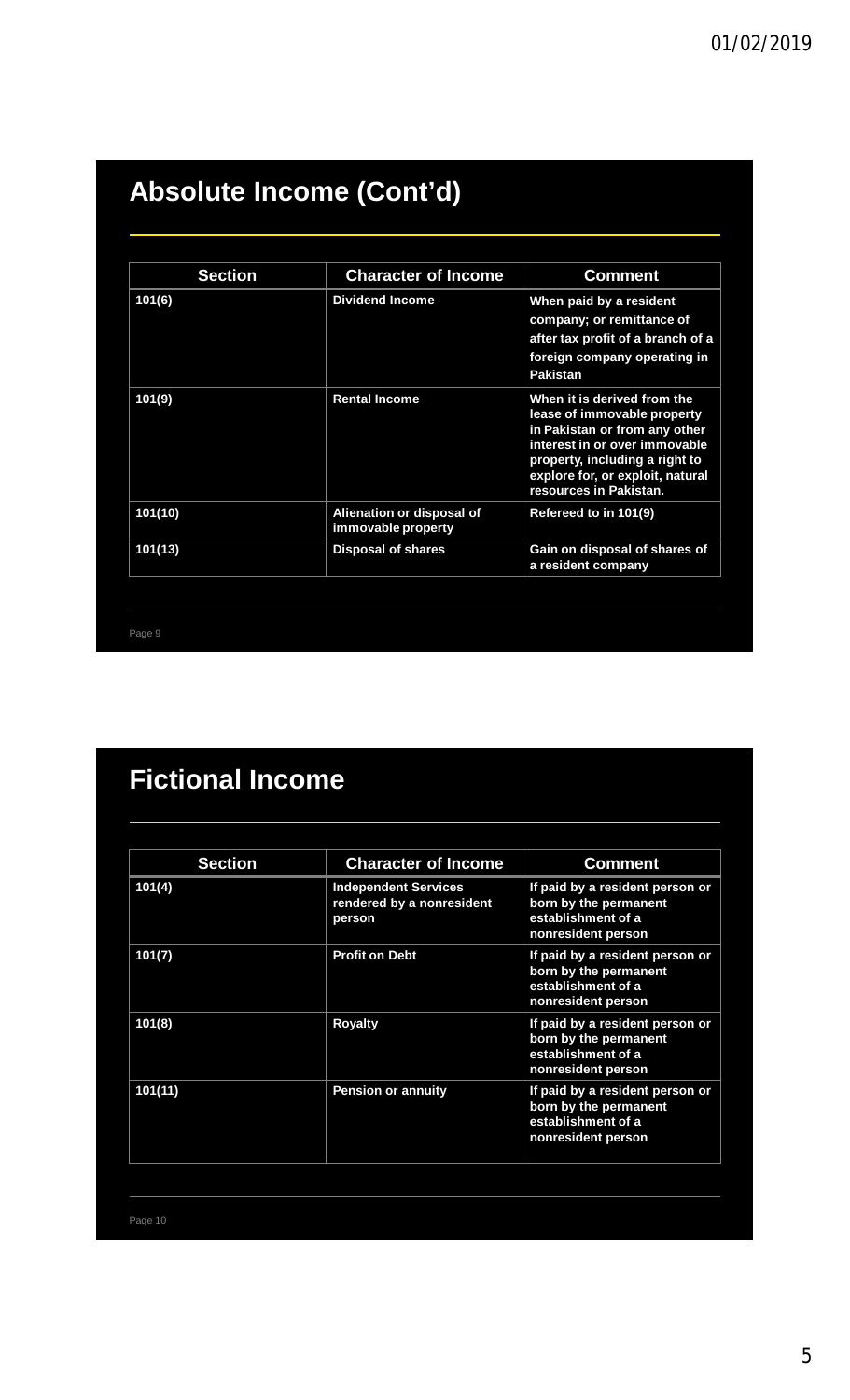| <b>Section</b> | <b>Character of Income</b>              | <b>Comment</b>                                                                                                |
|----------------|-----------------------------------------|---------------------------------------------------------------------------------------------------------------|
| 101(12)        | technical fee                           | If paid by a resident person or<br>born by the permanent<br>establishment of a<br>nonresident person          |
| 101(12A)       | fee for offshore digital<br>services    | If paid by a resident person or<br>born by the permanent<br>establishment of a<br>nonresident person          |
| 101(13A)       | Insurance/reinsurance<br><b>Premium</b> | Paid by an insurance<br>company to an overseas<br>insurance or re-insurance<br>company.                       |
| 101(14)        | Any other amount                        | Paid by a resident person or<br>borne by a permanent<br>establishment in Pakistan of a<br>non-resident person |

### **Fictional Income (cont'd)**

#### **Gain on Disposal of Assets Outside Pakistan**

- ► Section 101A as introduced by Finance Act 2018, deems gain from the disposal or alienation outside Pakistan of an asset located in Pakistan of a non-resident company as Pakistan-source.
- ► Where the asset is any share or interest in a non-resident company, the asset shall be treated to be located in Pakistan, if  $-$
- ► the share or interest derives, directly or indirectly, its value wholly or principally from the assets located in Pakistan; and
- ► 10% or more of the share capital of non-resident company are disposed or alienated;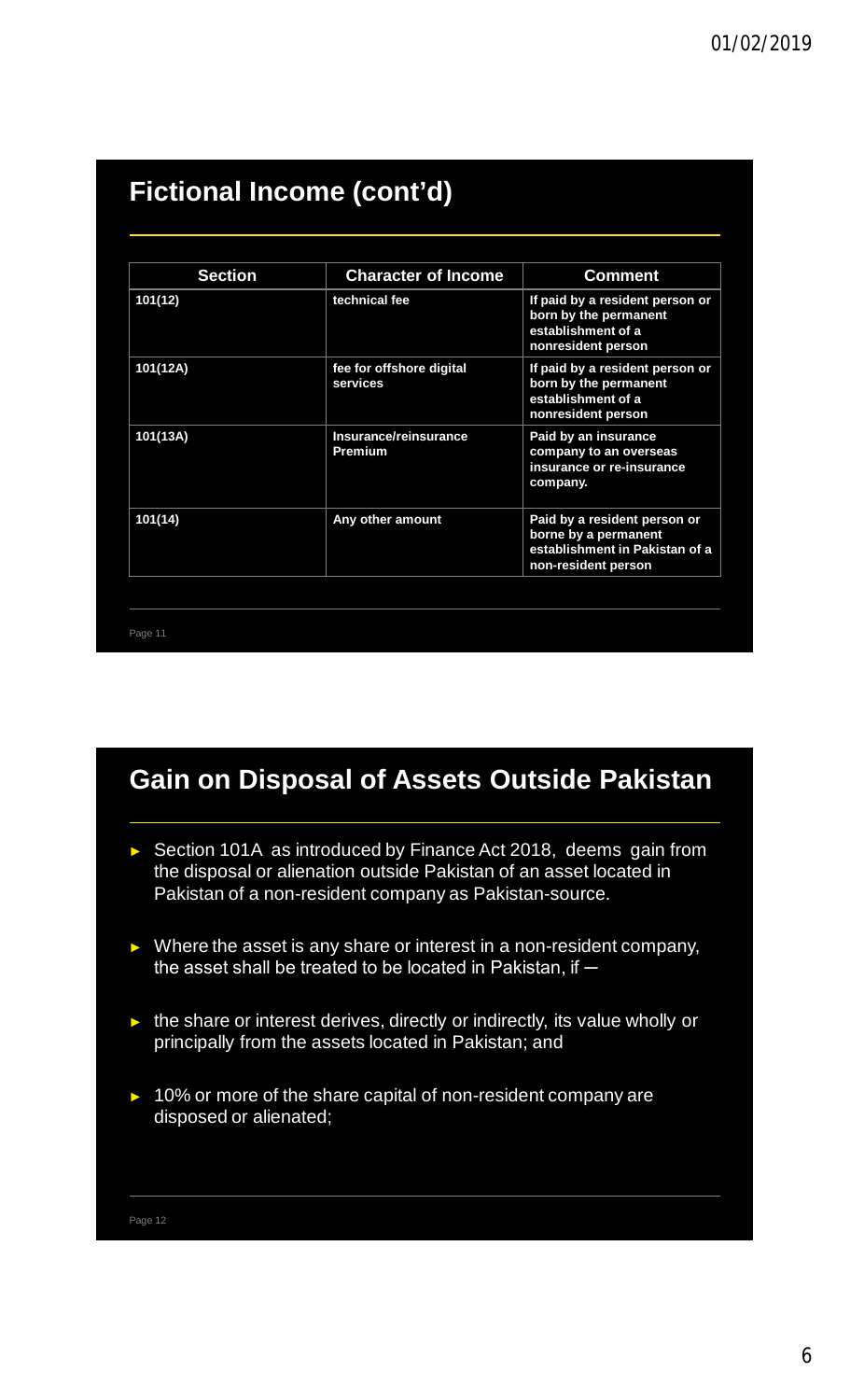#### **Gain on Disposal of assets Outside (Cont'd)**

- ► The share or interest shall be treated to derive its value principally from the assets located in Pakistan, if the value of such assets exceeds one hundred million Rupees and represents at least fifty per cent of the value of all the assets owned by the non-resident company.
- ► Where the assets of the non-resident company are not wholly located in Pakistan, only income to the extent that is reasonably attributable to such assets as are located in Pakistan, and is determined as may be prescribed, would be taxable;
- ► Where the assets in Pakistan are held through a resident company, such company shall be required to provide the prescribed information to the Commissioner within 60 days of the transaction;

Page 13

### **Gain on Disposal of assets Outside (Cont'd)**

- ► The buyer would be required to withhold tax at the rate of 10 percent of the fair market value
- ► Where the buyer has not withheld tax, the resident company is required to collect the requisite tax from the non-resident seller at an amount being the higher of :
	- 20% of the gain (i.e. fair market value less cost of acquisition of the asset); or
	- 10% of the fair market value of the asset; and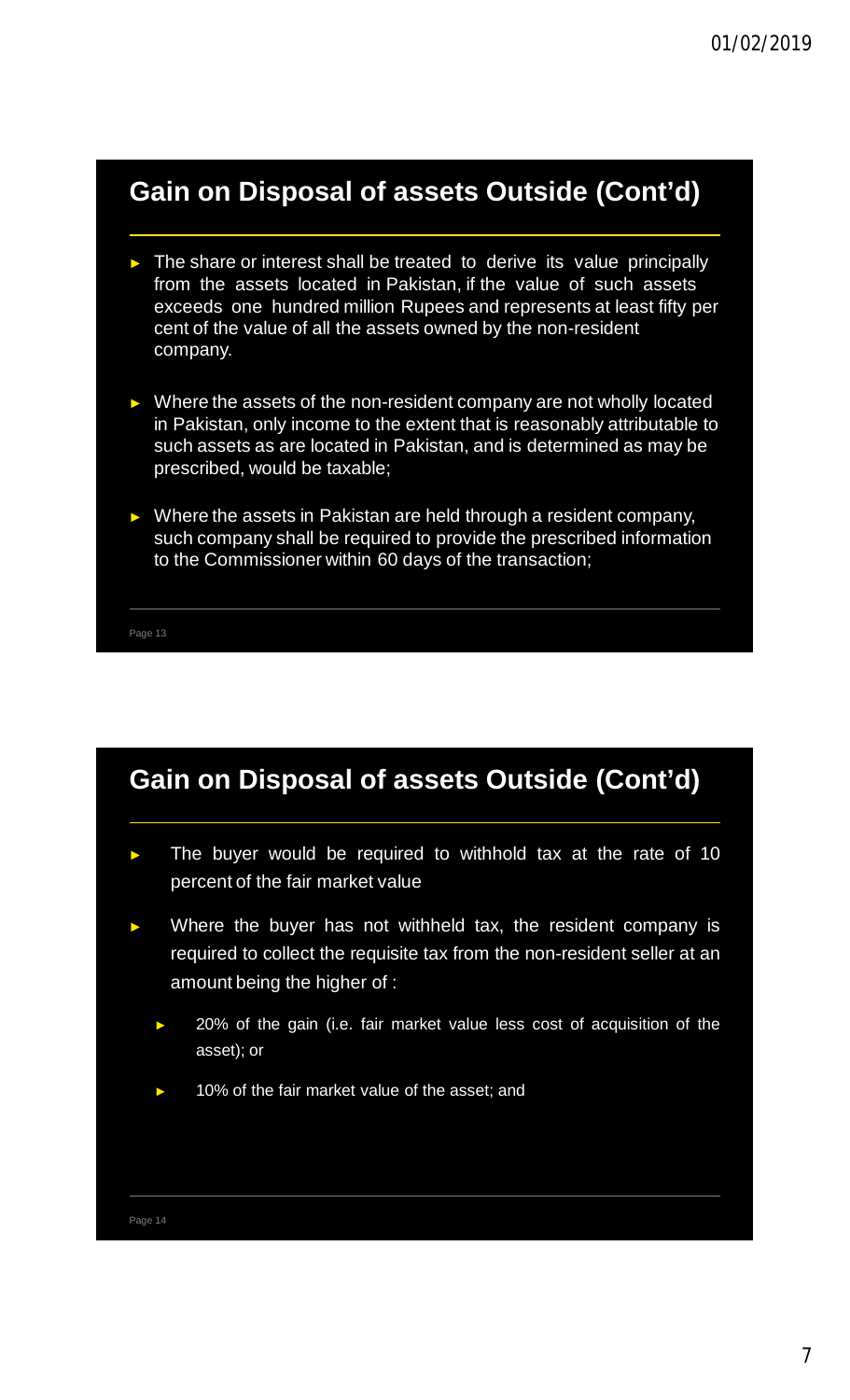#### **Gain on Disposal of assets Outside Pakistan (Cont'd)**

► Where the tax has been withheld by the buyer or collected by the resident company, no tax shall be payable by the non-resident company in respect of the gain under the head "Income from Business" or "Capital Gains".

Page 15

### **Exempt Foreign Source Income**

| <b>Section 50</b>              | Foreign-source<br>income of short-<br>term resident<br><b>individuals</b> | who is a resident individual solely by reason of the<br>individual's employment; and<br>who is present in Pakistan for a period or periods not<br>exceeding three years,<br>Who does not derive any income from a business<br>established in Pakistan; or does not receive or bring any                                                                                                  |
|--------------------------------|---------------------------------------------------------------------------|------------------------------------------------------------------------------------------------------------------------------------------------------------------------------------------------------------------------------------------------------------------------------------------------------------------------------------------------------------------------------------------|
|                                |                                                                           |                                                                                                                                                                                                                                                                                                                                                                                          |
|                                |                                                                           |                                                                                                                                                                                                                                                                                                                                                                                          |
|                                |                                                                           | foreign-source income in Pakistan                                                                                                                                                                                                                                                                                                                                                        |
| <b>Section 51</b><br>returning | Foreign-source<br>income of<br>expatriates                                | Any foreign-source income derived by a citizen of Pakistan<br>in a tax year who was not a resident individual in any of the<br>four tax years preceding the tax year in which the individual<br>became a resident shall be exempt from tax on his/her<br>foreign source income in the tax year in which the<br>individual became a resident individual and in the following<br>tax year. |
| Pakistan                       | <b>Citizens leaving</b>                                                   | Where a citizen of Pakistan leaves Pakistan during a tax<br>year and remains abroad during that tax year, any income<br>chargeable under the head "Salary" earned by him outside<br>Pakistan during that year shall be exempt from tax                                                                                                                                                   |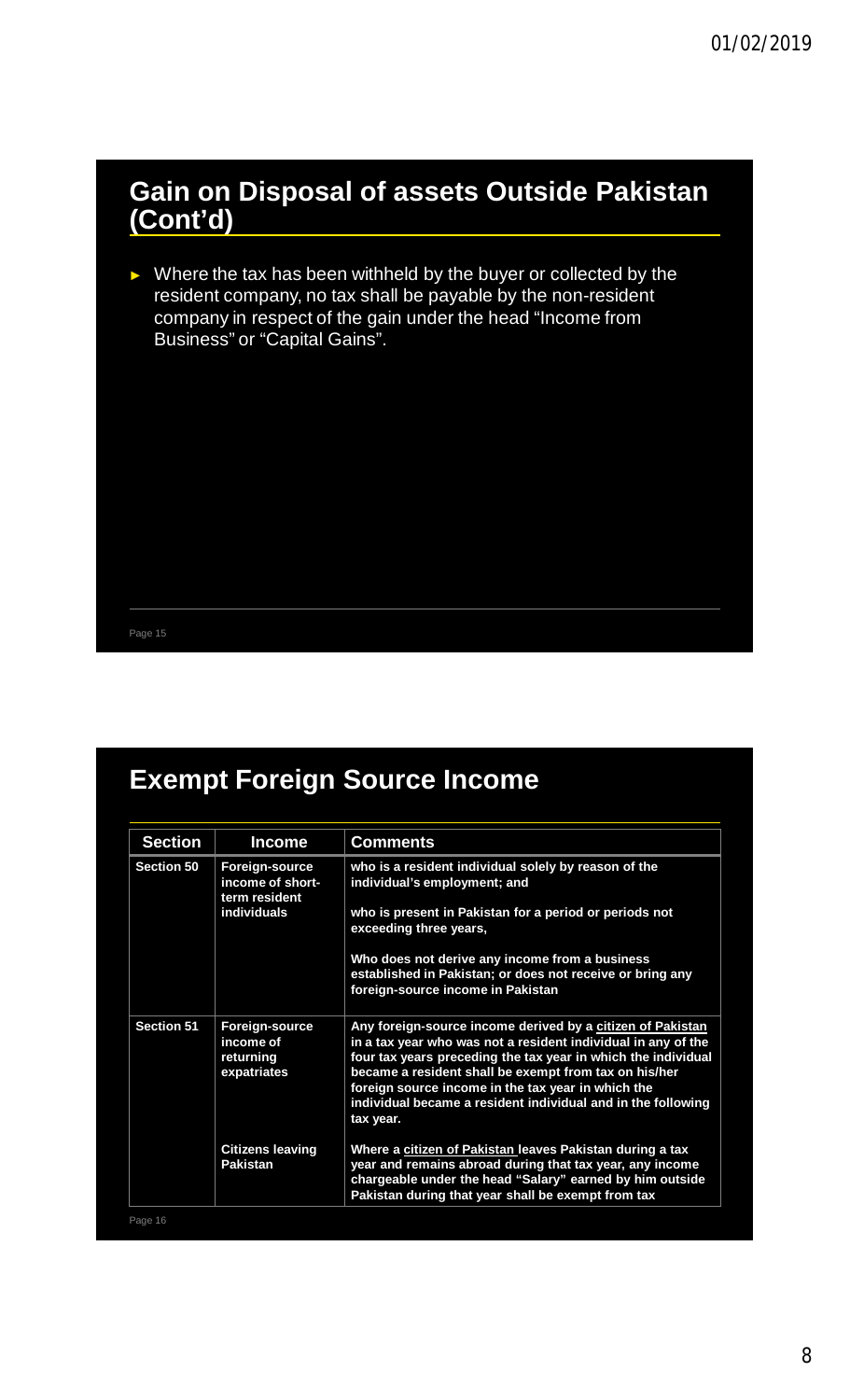### **Exempt Foreign Source Income**

| <b>Section</b>     | <b>Income</b>                                    | <b>Comments</b>                                                               |
|--------------------|--------------------------------------------------|-------------------------------------------------------------------------------|
| <b>Section 102</b> | Foreign source salary of<br>resident individuals | if the individual has paid<br>foreign income tax in respect<br>of the salary. |
|                    |                                                  |                                                                               |
|                    |                                                  |                                                                               |
|                    |                                                  |                                                                               |
|                    |                                                  |                                                                               |
|                    |                                                  |                                                                               |
| Page 17            |                                                  |                                                                               |

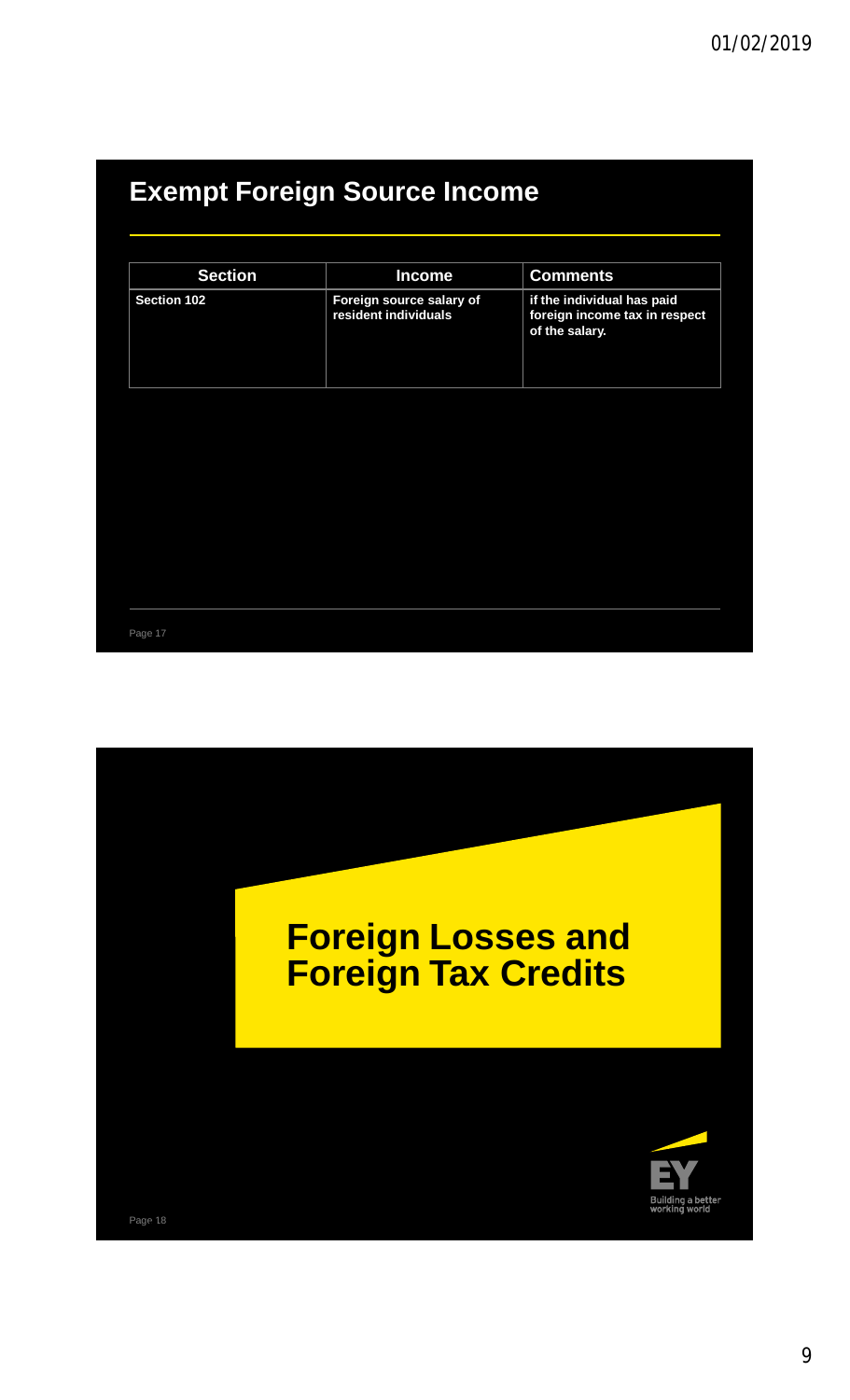#### **Foreign Losses**

- ► Deductible expenditures incurred by a person in deriving foreignsource income chargeable to tax under a head of income shall be deductible only against that income.
- ► Expenses incurred to earn foreign source income, taxable under a particular head of income can only be claimed against that income
- ► The foreign loss shall be carried forward to the following tax year and set off against the foreign source income chargeable to tax under that head in that year, and so on, but no foreign loss shall be carried forward to more than six tax years immediately succeeding the tax year for which the loss was computed.
- ► Where a taxpayer has a foreign loss carried forward for more than one tax year, the loss for the earliest year shall be set off first.

Page 19

#### **Foreign Tax Credits**

- ► Foreign tax credit is available only against the foreign source income chargeable to tax
- ► Foreign Tax credit is allowed to the extent of lesser of:
	- (a) the foreign income tax paid; or
	- (b) the Pakistan tax payable in respect of the income.
- ► Pakistan tax payable in respect of foreign source income derived by a taxpayer in a tax year shall be computed by applying the average rate of Pakistan income tax applicable to the taxpayer for the year against the taxpayer's net foreign-source income for the year.
- Foreign tax credit shall be calculated separately for each head of Income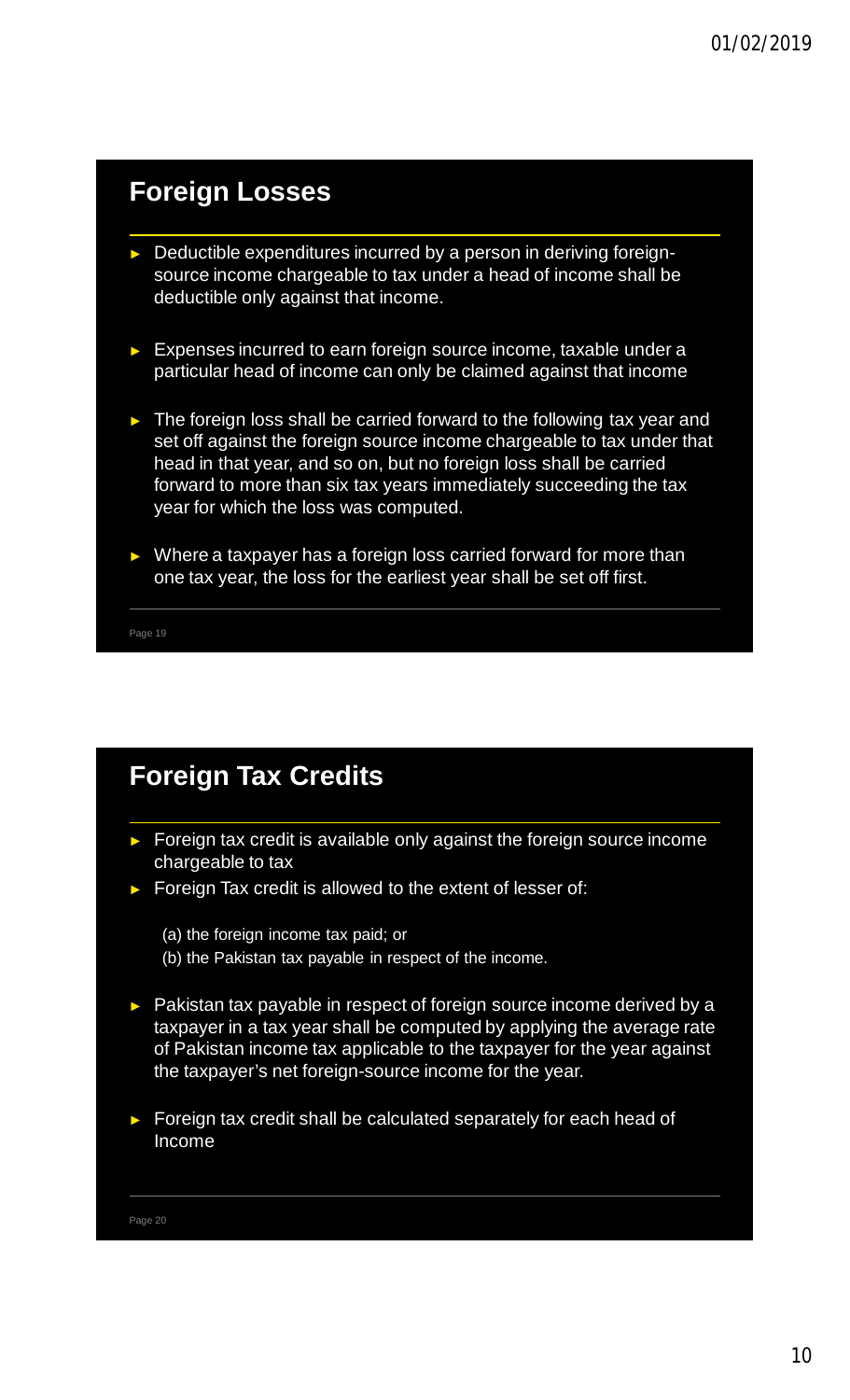### **Foreign Tax Credits (Cont'd)**

- ► Any unutilized foreign tax credit or part of a tax credit shall not be refunded, carried back to the preceding tax year, or carried forward to the following tax year
- ► A foreign tax credit only available if the foreign income tax is paid within two years after the end of the tax year in which the foreign income to which the tax relates was derived by the resident taxpayer.

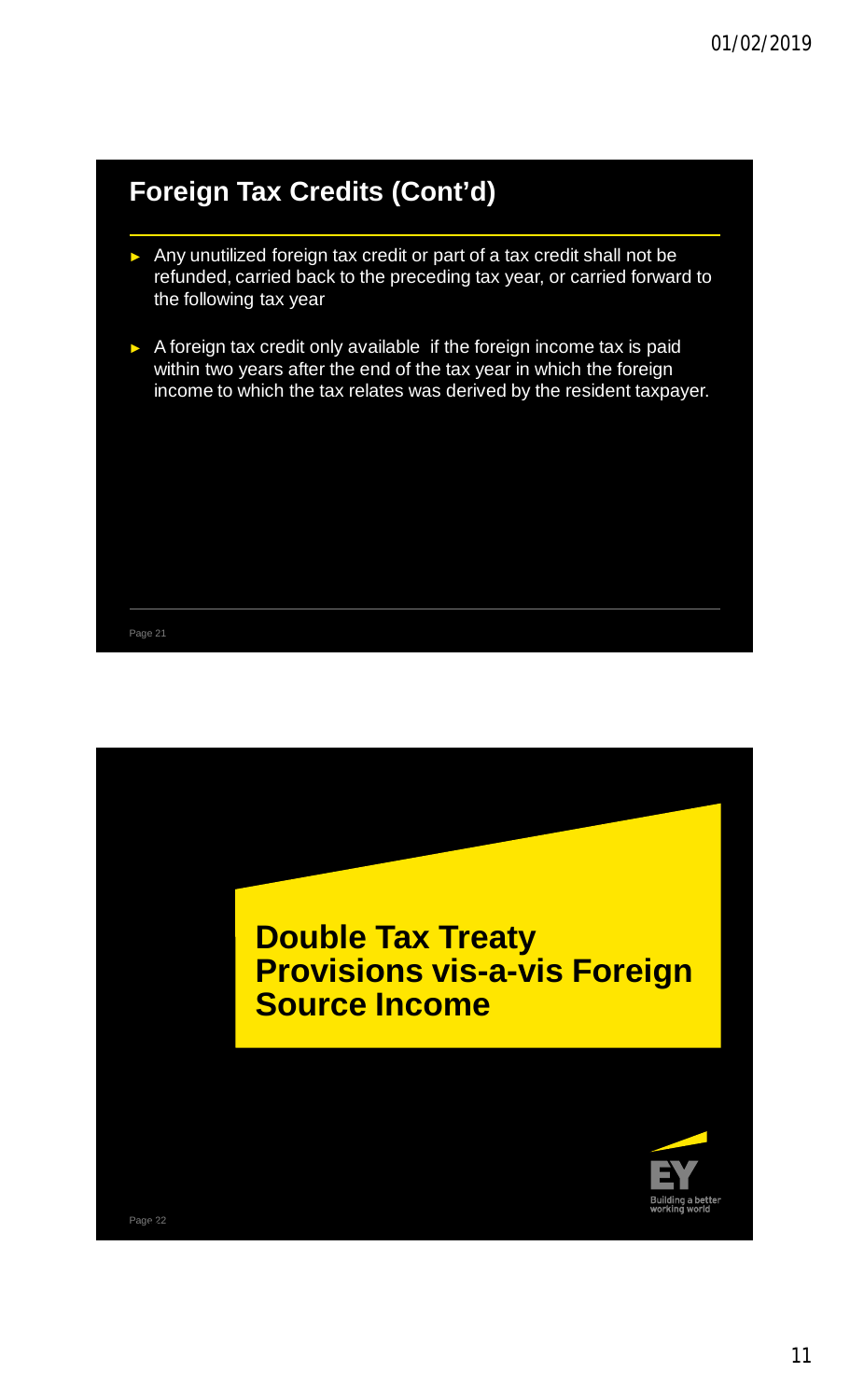#### **Treaty Provisions to Prevail**

Where Pakistan has signed a tax treaty with another country the provisions of the treaty will prevail over the provisions of the Ordinance if the treaty provides for at least one of the following–

- ► relief from the tax payable under the Ordinance;
- ► the determination of the Pakistan-source income of non-resident persons;
- ► where all the operations of a business are not carried on within Pakistan, the determination of the income attributable to operations carried on within and outside Pakistan, or the income chargeable to tax in Pakistan in the hands of non-resident persons, including their agents, branches, and permanent establishments in Pakistan;
- the determination of the income to be attributed to any resident person having a special relationship with a non-resident person; and
- $\blacktriangleright$  the exchange of information for the prevention of fiscal evasion or avoidance of taxes on income chargeable under the Ordinance and under the corresponding laws in force in that other country.

Page 23

#### **Treaty Withholding Tax Rates**

► Subject to fulfillment of specified conditions, the following rates of tax may apply in the following jurisdiction in respect of Foreign source Income derived by a Pakistani resident.

| <b>Countries</b> | Dividends % | Interest % | <b>Royalties %</b> |
|------------------|-------------|------------|--------------------|
| Austria          | 10/15       | 15         | 20                 |
| Azerbaijan       | 10          | 10         | 10                 |
| Bahrain          | 10          | 10 (b)     | 10                 |
| Bangladesh       | 15          | 15(b)      | 15                 |
| Belarus          | 10/15 (d)   | 10 (b)     | 15                 |
| Belgium          | 10/15 (d)   | 15(b)      | 20 (m)             |

Page 24 **Basic Concepts of Income Tax**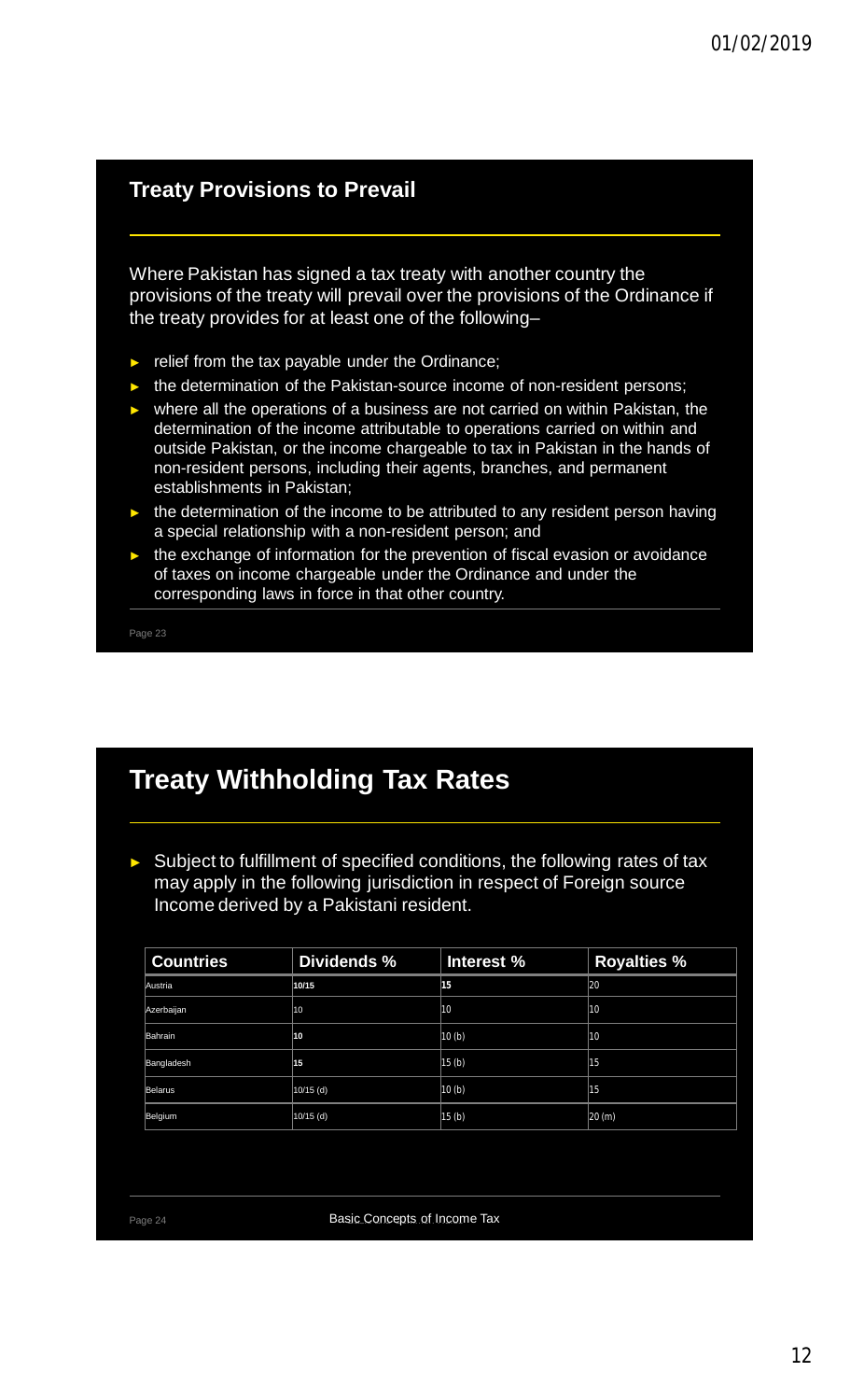| <b>Countries</b> | Dividends %  | Interest %        | <b>Royalties %</b> |
|------------------|--------------|-------------------|--------------------|
| Denmark          | 15           | 15 (b)(f)         | 12                 |
| Egypt            | 15/30 (q)    | 15 <sub>(t)</sub> | 15                 |
| Finland          | 12/15/20 (s) | 15(i)             | 10                 |
| France           | 10/15 (o)    | 10 <sub>(t)</sub> | 10                 |
| Germany          | 10/15 (v)    | 10/20 (b)(i)      | 10                 |
| HongKong         | 10           | 10 <sub>(b)</sub> | 10                 |
| Hungary          | 15/20 (p)    | 15 <sub>(b)</sub> | 15                 |
| Indonesia        | 10/15 (p)    | 15                | 15                 |
| Iran             | 05           | 10                | 10                 |
| Ireland          | 05/10        | 10                | 10                 |
| Italy            | 15/25 (r)    | 30 (t)            | 30                 |
| Japan            | 5/7.5/10 (a) | 10 <sub>(b)</sub> | 10                 |

Page 25

### **Treaty withholding tax rates**

| <b>Countries</b> | Dividends % | Interest %          | <b>Royalties %</b> |
|------------------|-------------|---------------------|--------------------|
| Jordan           | 10          | 10 (b)              | 10                 |
| Kazakhstan       | 12.5/15 (o) | 12.5(t)             | 15                 |
| Korea (South)    | 10/12.5 (d) | 12.5 <sub>(b)</sub> | 10                 |
| Kuwait           | 10          | 10(t)               | 10                 |
| Kyrgyzstan       | 10          | 10                  | 10                 |
| Lebanon          | 10          | 10 <sub>(b)</sub>   | 7.5                |
| Libya            | 0           | 0                   | 0                  |
| Malaysia         | 15/20 (d)   | 15(b)(f)            | 15                 |
| Malta            | 15          | 10 <sub>(b)</sub>   | 10                 |
| Mauritius        | 10          | 10 <sub>(b)</sub>   | 12.5               |
| Morocco          | 10          | 10 <sub>(b)</sub>   | 10                 |
| Nepal            | 10/15       | 10/15               | 15                 |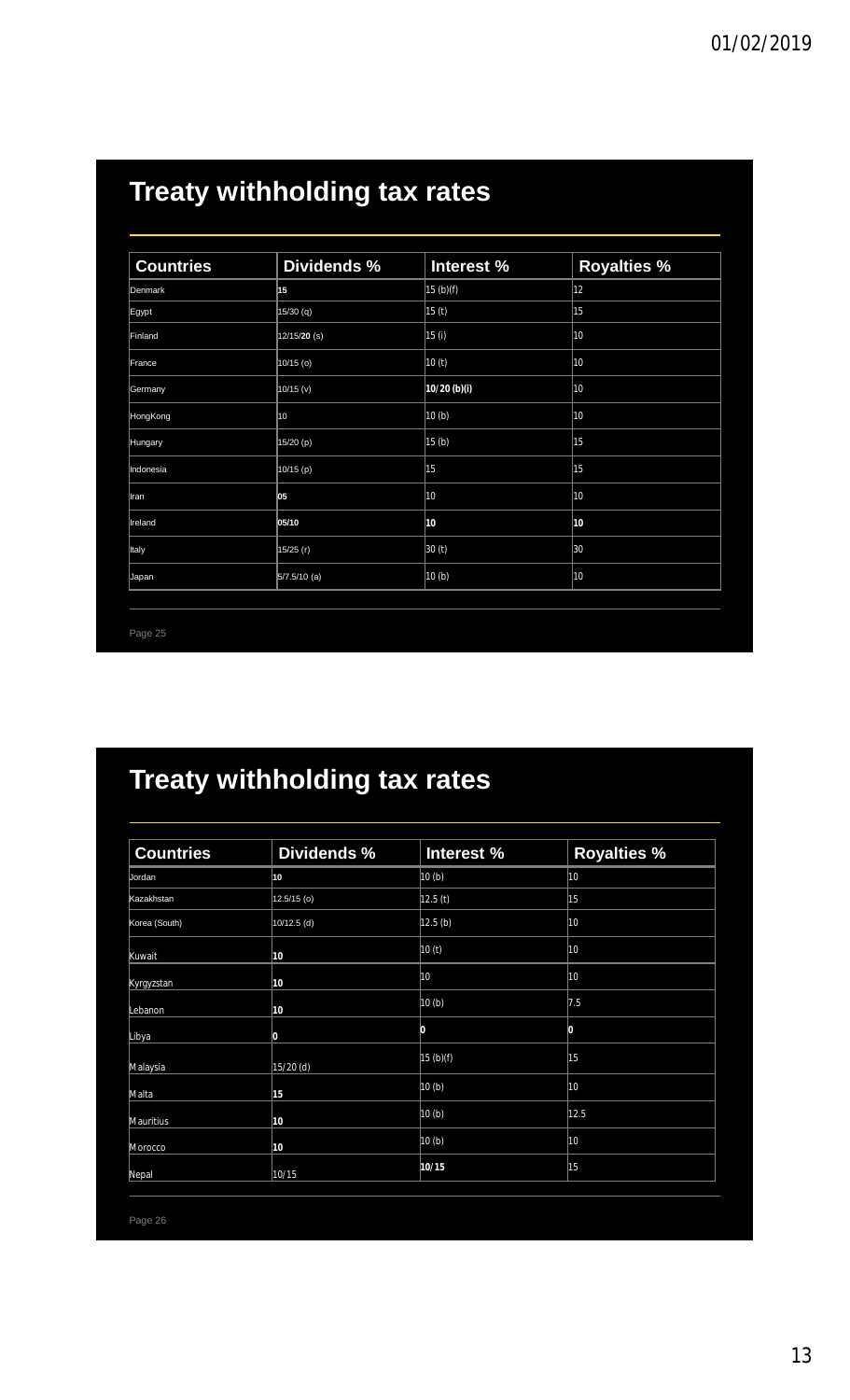| Dividends %              | Interest %        |                    |
|--------------------------|-------------------|--------------------|
|                          |                   | <b>Royalties %</b> |
| 10/20 (p)                | 20 (b)(l)         | 10/15/10           |
| $12.\overline{5/15}$ (o) | 15                | 15                 |
| 15                       | 10 (b)            | $ 12\rangle$       |
| 10/12.5(0)               | 10 (t)            | 12.5               |
| 15/25(p)                 | 15 <sub>(b)</sub> | 25(k)              |
| 15                       | O                 | 20/15              |
| $10/15$ (a)              | 10 (f)            | 10                 |
| 05/10 (o)                | 10 (t)            | 10                 |
| 10                       | 10 (f)            | 12.5               |
| 05/10(a)                 | 10 (f)            | 10                 |
| 10                       | 10 <sub>(b)</sub> | 10                 |
| 10/12.5/15 (u)           | 12.5              | 10                 |
|                          |                   |                    |

### **Treaty withholding tax rates**

| <b>Countries</b> | Dividends %     | Interest %        | <b>Royalties %</b> |
|------------------|-----------------|-------------------|--------------------|
| South Africa     | 10/15 (o)       | 10 <sub>(t)</sub> | 10                 |
| Spain            | $5/7.5/10$ (a)  | 10                | 7.5                |
| Sri Lanka        | 15              | 10 <sub>(b)</sub> | 20                 |
| Sweden           | 15              | 15 <sub>(b)</sub> | 10                 |
| Switzerland      | $10/20$ (a)     | 10(f)             | 10                 |
| Syria            | 10              | 10                | 18/15/10 (w)       |
| Tajikistan       | 05/10 (p)       | 10(x)(y)          | $\vert$ 10 (x)     |
| Thailand         | $15/25$ (d)     | $10/25$ (i)       | $10/20$ (j)        |
| Tunisia          | 10              | 13                | 10                 |
| Turkey           | $10/15$ (d)     | 10                | 10                 |
| Turkmenistan     | 10 <sub>0</sub> | 10                | 10                 |
| Ukraine          | $10/15$ (a)     | 10                | 10                 |
| Page 28          |                 |                   |                    |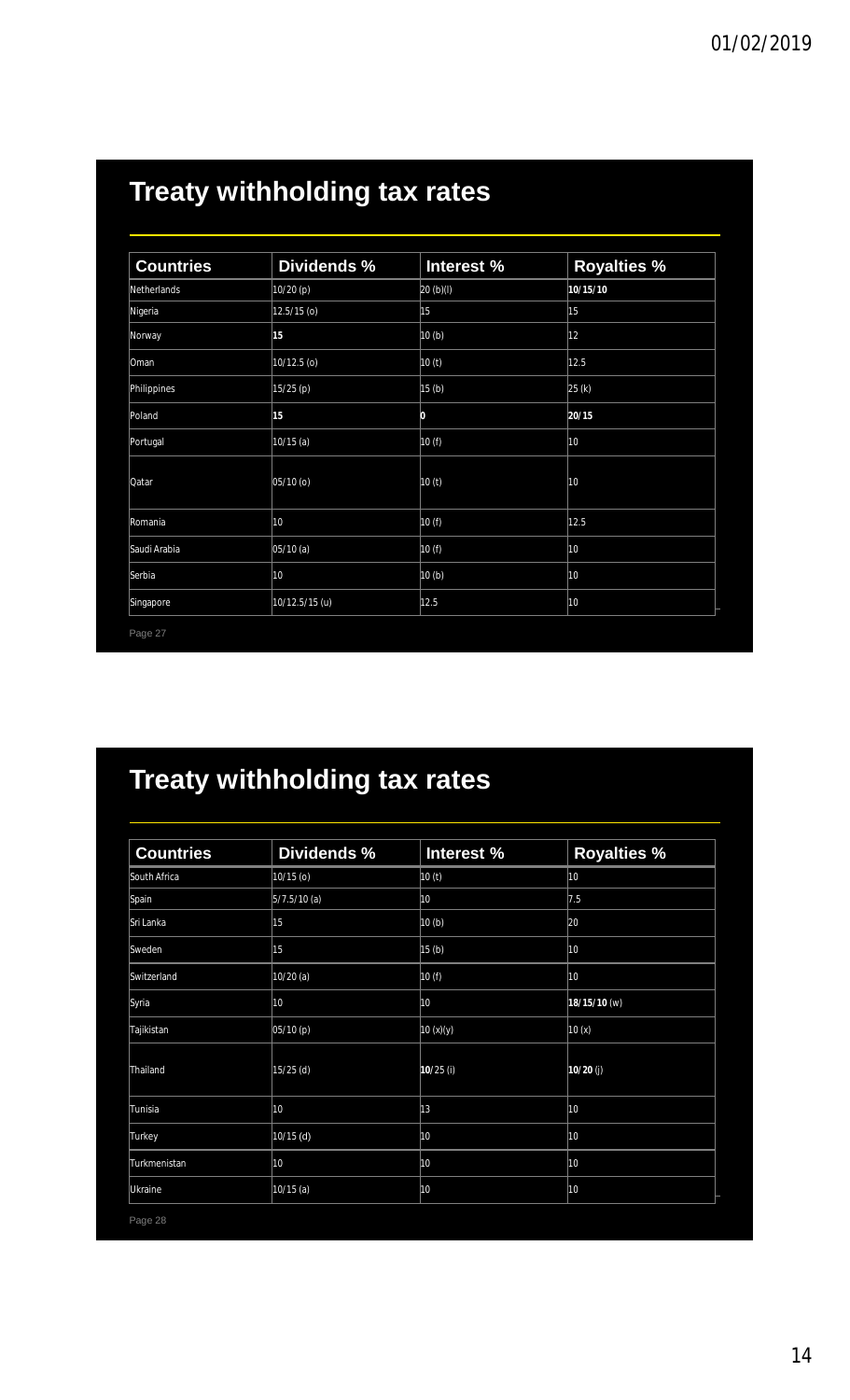| <b>Countries</b>             | Dividends %       | Interest %        | <b>Royalties %</b> |
|------------------------------|-------------------|-------------------|--------------------|
| United Arab Emirates         | $10/15$ (v)       | 10(b)             | 12                 |
| United Kingdom               | 15/20             | 15 <sub>(b)</sub> | 12.5               |
| <b>United States</b>         | 8.75%             | (g)               | - (e)              |
| Uzbekistan                   | 10                | 10(b)             | 15                 |
| Vietnam                      | 15                | 15 (y)            | 15                 |
| Yemen                        | 10                | 10(y)             | 10                 |
| Non-treaty jurisdictions (z) | 7.5/12.5/15/20/25 | 10/17.5/20        | 15/20              |
| Bosnia and<br>Herzegovina    | 10                | 20                | 15                 |
| Brunei Darussalam            | 10                | 15 (b)            | 15                 |
| Canada                       | 15/20 (d)         | 25                | 20 (c)             |
| China (mainland)             | 01/10             | 10                | 12.5               |
| Czech Republic               | 5/15(p)           | 10(b)             | 10                 |

#### **Treaty withholding tax rates**

- (a) Treaty-determined percentage holding required.
- ► (b) Interest paid to the government or, in certain circumstances, to a financial institution owned or controlled by the government is exempt.
- ► (c) Fifteen percent for industrial, commercial or scientific know-how.
- ► (d) Treaty-determined percentage holding required, and payer must be engaged in an industrial undertaking; otherwise, higher rate or normal rate applies.
- (e) Royalties are exempt from withholding tax to the extent they represent a fair and reasonable consideration.
- ► (f) Certain approved loans are exempt.
- 
- ► (g) Normal rates apply. ► (h) Treaty-determined percentage holding by a public company required and the profits out of which the dividends are paid must be derived from an -industrial undertaking; otherwise, normal rates apply.
- (i) Ten percent if the recipient is a financial institution.
- 
- (j) Lower amount for literary, artistic or scientific royalties.<br>(k) Fifteen percent if payer is an enterprise engaged in pre Fifteen percent if payer is an enterprise engaged in preferred activities.
- ► (l) Rate reduced to 10% if recipient is a bank or financial institution or if certain types of contracts apply. Rate reduced to (I) Rate reduced to 10% if recipient is a bank or financial in 15% if recipient holds 25% of the capital of the paying company.
- (m) Copyright royalties and other similar payments for literary, dramatic, musical or artistic work are exempt.
- 
- ► (n) Fifteen percent if the recipient is a company. Further reduced to 10% if the treaty-determined percentage is held by the recipient and the industrial undertaking is set up in Pakistan after 8 December 1987. Twenty percent in other cases.
- ► (o) Lower rate applies if the recipient is a company that controls, directly or indirectly, 10% of the voting power in the company paying the dividend.
- ► (p) Lower rate applies if recipient is a company that owns directly at least 25% of the capital of the paying company.
- (q) The 15% rate applies to dividends paid to companies. The 30% rate applies to other dividends.
- ► (r) The 15% rate applies if the recipient is a company that owns directly at least 25% of the capital of the payer and is engaged in an industrial undertaking.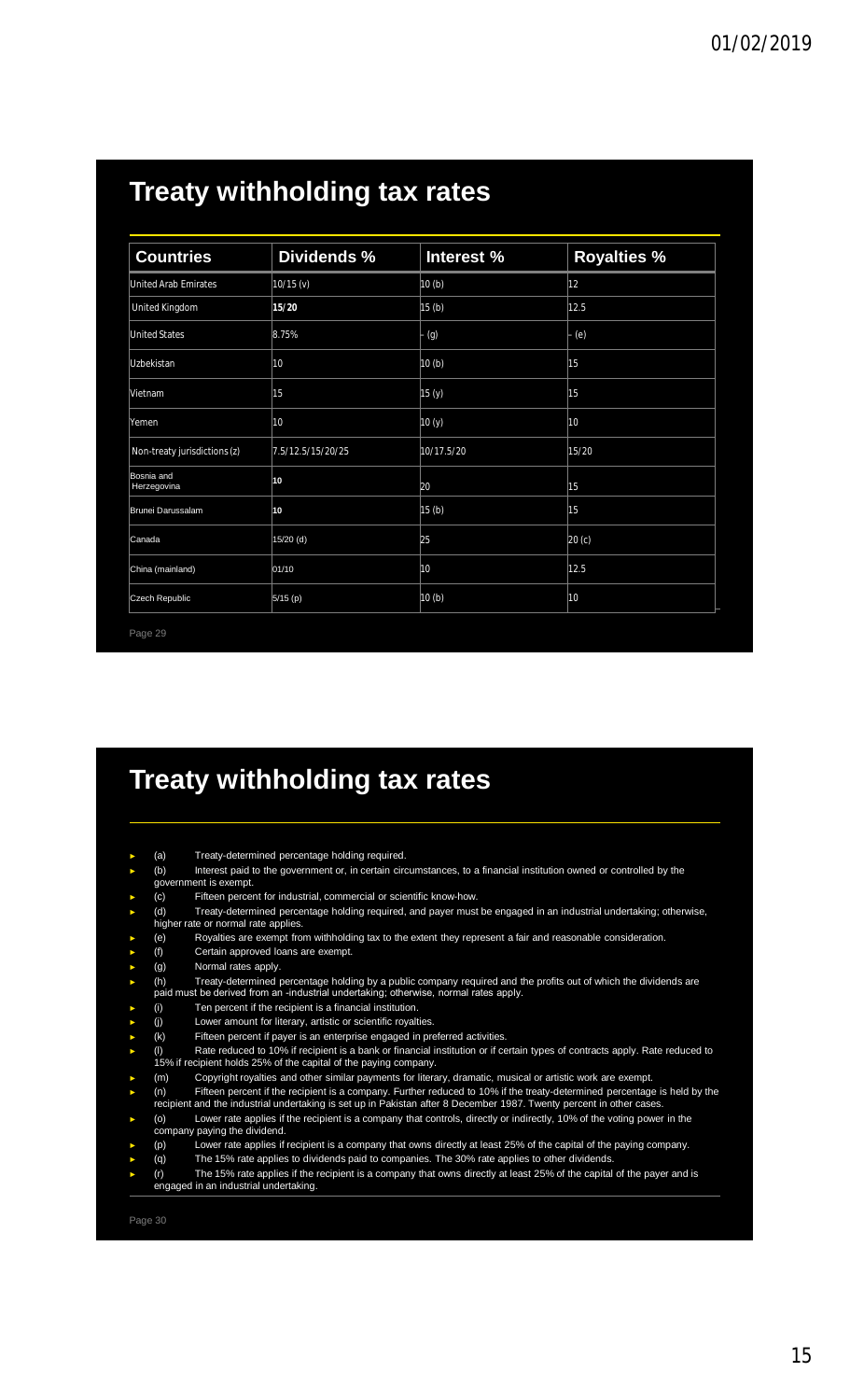Page 31 ► (s) The 12% rate applies if the recipient is a company that owns directly at least 25% of the capital of the payer; the 15% rate applies to dividends paid to other companies; and the 20% rate applies to other dividends. ► (t) Interest paid to the government or to an agency of or an instrumentality owned by the government is exempt from tax. ► (u) The 10% rate applies if the payer is engaged in an industrial undertaking and if the recipient is a company; the 12.5% rate applies if the recipient is a company; the 15% rate applies in all other cases. ► (v) The lower rate applies if the beneficial owner of the dividends is a company that owns at least 20% of the shares of the payer. ► (w) The 10% rate applies to royalties for cinematographic films and to tapes for television or radio broadcasting. The 15% rate applies to royalties for literary, artistic or scientific works. ► (x) The treaty rate applies to the extent the amount represents a fair and reasonable consideration.<br>
↓ (y) Interest paid to the government or to the central bank is exempt.<br>
↓ (z) For details regarding these rates, ple ► (y) Interest paid to the government or to the central bank is exempt. ► (z) For details regarding these rates, please see the relevant footnotes in Section A.